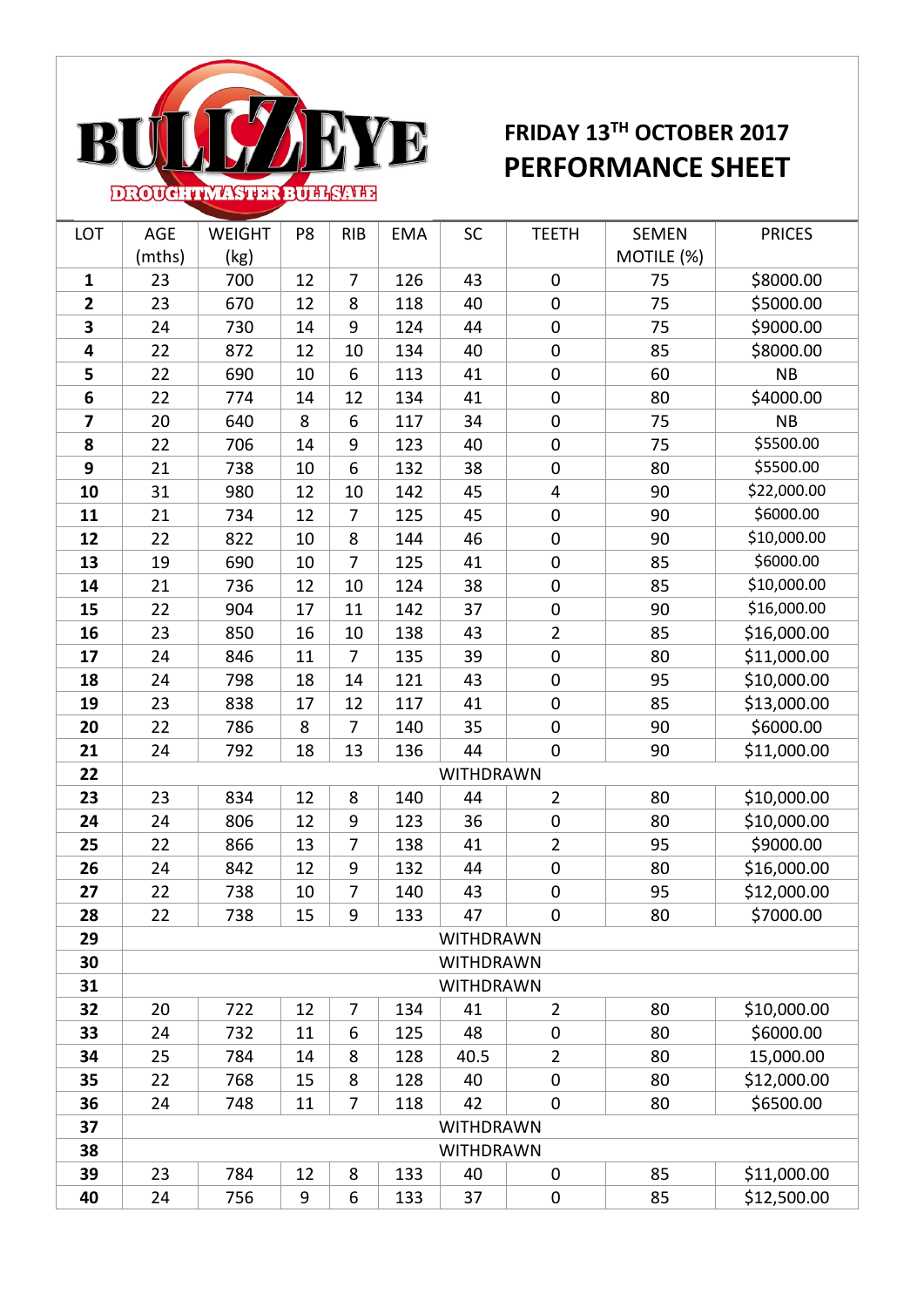| LOT      | AGE      | WEIGHT     | P8       | <b>RIB</b>     | <b>EMA</b> | SC                     | <b>TEETH</b>     | <b>SEMEN</b> | <b>PRICES</b>          |
|----------|----------|------------|----------|----------------|------------|------------------------|------------------|--------------|------------------------|
|          | (mths)   | (kg)       |          |                |            |                        |                  | MOTILE (%)   |                        |
| 41       | 24       | 728        | 14       | 10             | 130        | 37.5                   | $\boldsymbol{0}$ | 80           | \$9500.00              |
| 42       | 23       | 840        | 19       | 12             | 137        | 45                     | $\mathbf 0$      | 90           | \$8000.00              |
| 43       | 23       | 834        | 16       | 11             | 137        | 43.5                   | $\pmb{0}$        | 85           | \$11,000.00            |
| 44       | 22       | 710        | 15       | 9              | 120        | 37                     | $\pmb{0}$        | 75           | \$9500.00              |
| 45       | 21       | 676        | 14       | 9              | 123        | 38                     | $\boldsymbol{0}$ | 90           | \$10,500.00            |
| 46       | 23       | 768        | 9        | 6              | 134        | 41                     | $\pmb{0}$        | 90           | \$6500.00              |
| 47       | 23       | 704        | 11       | 7              | 128        | 38                     | $\boldsymbol{0}$ | 85           | \$9000.00              |
| 48       | 22       | 668        | 13       | 8              | 122        | 38                     | $\boldsymbol{0}$ | 85           | \$7500.00              |
| 49       | 24       | 750        | 15       | 12             | 127        | 43                     | $\boldsymbol{0}$ | 90           | \$8500.00              |
| 50       | 22       | 878        | 9        | $\overline{7}$ | 121        | 42                     | $\boldsymbol{0}$ | 90           | \$12,500.00            |
| 51       | 22       | 846        | 11       | 8              | 143        | 41                     | $\boldsymbol{0}$ | 80           | \$22,500.00            |
| 52       | 27       | 886        | 11       | 8              | 140        | 45                     | $\overline{2}$   | 85           | \$10,000.00            |
| 53       | 28       | 954        | 10       | 7              | 145        | 39                     | $\pmb{0}$        | 80           | \$15,000.00            |
| 54       | 21       | 814        | 9        | 6              | 128        | 42                     | $\boldsymbol{0}$ | 85           | \$9500.00              |
| 55       | 21       | 834        | 14       | 9              | 123        | 42                     | $\boldsymbol{0}$ | 75           | \$13,000.00            |
| 56       | 21       | 748        | 9        | 8              | 118        | 44                     | $\boldsymbol{0}$ | 75           | \$7000.00              |
| 57       |          |            |          |                |            | WITHDRAWN              |                  |              |                        |
| 58       | 23       | 750        | 10       | $\overline{7}$ | 127        | 38                     | $\pmb{0}$        | 75           | \$6000.00              |
| 59       | 21       | 734        | 11       | 8              | 128        | 37                     | $\pmb{0}$        | 85           | \$8500.00              |
| 60       | 22       | 734        | 11       | 7              | 124        | 47                     | $\boldsymbol{0}$ | 75           | \$5500.00              |
| 61       | 23       | 808        | 8        | $\overline{7}$ | 144        | 38.5                   | $\pmb{0}$        | 85           | \$9500.00              |
| 62       | 23       | 816        | 9        | 6              | 128        | 41                     | $\boldsymbol{0}$ | 75           | \$4500.00              |
| 63       | 23       | 806        | 9        | $\overline{7}$ | 142        | 42                     | $\pmb{0}$        | 90           | \$6000.00              |
| 64       | 23       | 776        | 10       | 8              | 136        | 34                     | $\pmb{0}$        | 70           | \$9000.00              |
| 65       |          |            |          |                |            | <b>WITHDRAWN</b>       |                  |              |                        |
| 66       | 22       | 722        | 12       | 7              | 127        | 40                     | $\pmb{0}$        | 85           | \$9000.00              |
| 67<br>68 | 22       | 666        | 10       | 6              | 122        | 40<br><b>WITHDRAWN</b> | $\pmb{0}$        | 90           | \$5000.00              |
| 69       |          |            |          |                |            |                        | $\mathbf 0$      | 75           |                        |
| 70       | 21<br>19 | 776<br>740 | 18<br>10 | 10<br>6        | 128<br>133 | 42<br>31               | $\mathbf 0$      | 70           | \$5000.00<br>\$7000.00 |
| 71       | 20       | 670        | 11       | 7              | 117        | 35                     | $\pmb{0}$        | 70           | \$4000.00              |
| 72       | 20       | 668        | 10       | 8              | 124        | 39                     | $\pmb{0}$        | 65           | \$4000.00              |
| 73       |          |            |          |                |            | WITHDRAWN              |                  |              |                        |
| 74       | 20       | 680        | 10       | 6              | 124        | 31                     | $\mathbf 0$      | 60           | <b>NB</b>              |
| 75       |          |            |          |                |            | WITHDRAWN              |                  |              |                        |
| 76       | 22       | 718        | 12       | $\overline{7}$ | 117        | 38                     | $\pmb{0}$        | 70           | <b>NB</b>              |
| 77       | 20       | 716        | 10       | 7              | 128        | 42                     | $\boldsymbol{0}$ | 75           | \$8000.00              |
| 78       | 23       | 768        | 9        | $\overline{7}$ | 133        | 39                     | $\overline{2}$   | 80           | \$7000.00              |
| 79       | 22       | 718        | 12       | 8              | 130        | 40                     | $\boldsymbol{0}$ | 80           | \$6000.00              |
| 80       | 21       | 786        | 12       | 9              | 126        | 44                     | $\pmb{0}$        | 80           | \$12,000.00            |
| 81       | 20       | 724        | 11       | 6              | 116        | 38                     | $\boldsymbol{0}$ | 90           | \$5500.00              |
| 82       | 21       | 650        | 8        | 6              | 125        | 39                     | $\pmb{0}$        | 80           | \$4000.00              |
| 83       | 20       | 672        | 10       | 7              | 120        | 39                     | $\pmb{0}$        | 85           | \$5500.00              |
| 84       | 22       | 742        | 10       | $\overline{7}$ | 122        | 39                     | $\pmb{0}$        | 90           | \$5000.00              |
| 85       | 20       | 702        | 17       | 10             | 122        | 38                     | $\pmb{0}$        | 85           | \$7000.00              |
| 86       | 22       | 756        | 15       | 10             | 131        | 42                     | $\boldsymbol{0}$ | 85           | \$12,000.00            |
| 87       | 21       | 754        | 10       | 8              | 124        | 42                     | 0                | 90           | \$7500.00              |